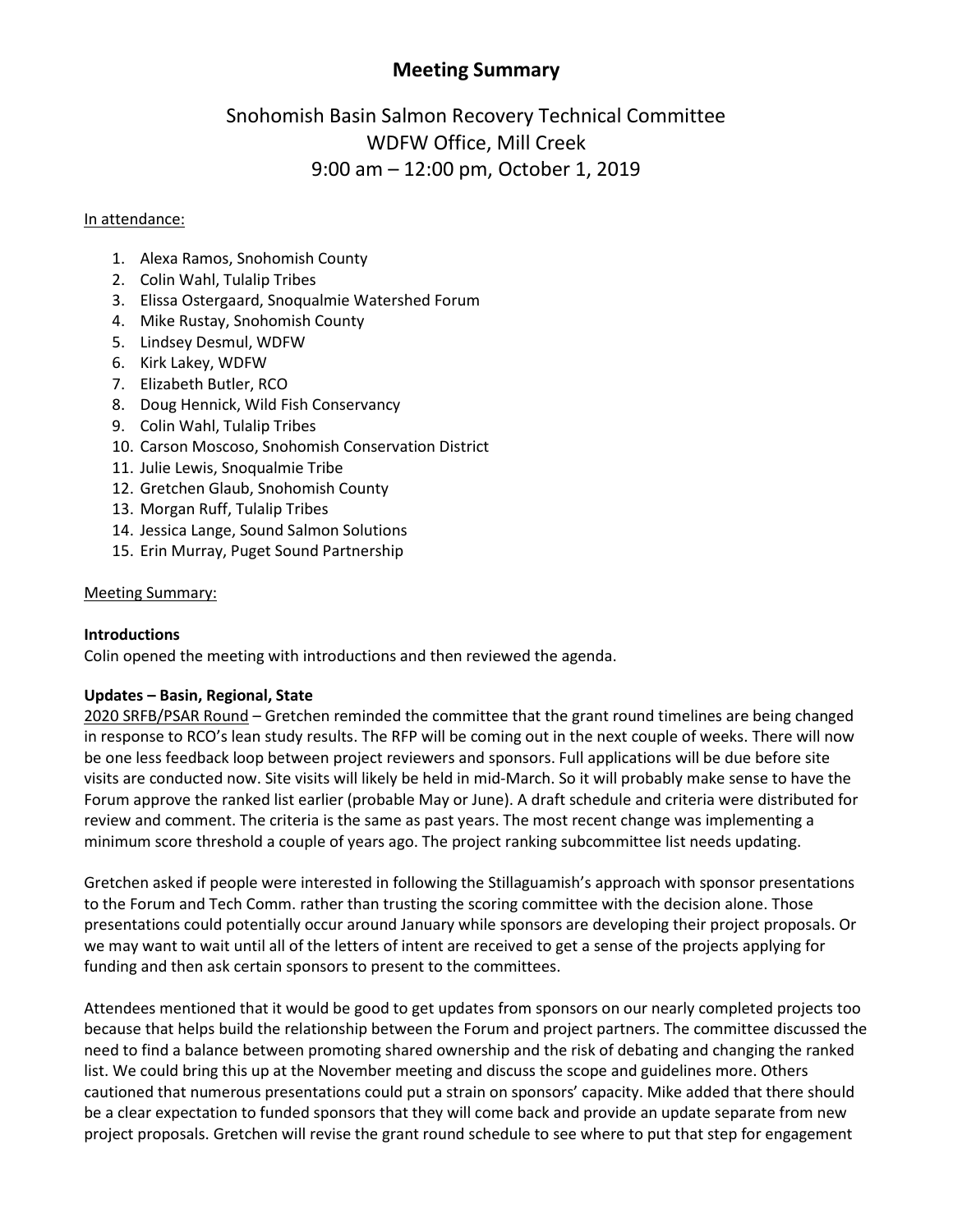with sponsors in the timeline. The she will send the schedule, criteria, and list of ranking subcommittee members back out for review.

Snoqualmie Basin – The job posting for Beth's former position closed Sunday. They received 10 applications which are currently being screened to determine next steps (proceed with selection process or repost the recruitment).

Salmon Recovery Council – At the last meeting, the large cap. PSAR RFP was approved. Sponsors will have more work to do for that application. In the Snohomish basin, we'd like to do what we can to support sponsors with this process.

Return Funds – We will need to re-appropriate project funds in the basin. Gretchen plans to have final figures to present at the next meeting and will follow-up with a recommendation for review and approval.

# **4-Year Work Plan Update**

This year is an update year. The requirements for this process have lessened over recent years. Now a narrative component is no longer required. But we also have the recently completed Status and Trends Report that covers that information. This year, we want to include questions for sponsors about potential streamflow restoration benefits of projects. This would be a complementary effort with the WREC which is developing projects for inclusion in their plan development. It can also help us to think about water quality and water quantity synthesis and expanding out 4YWP scope a bit by looking at streamflow. See handouts for more details.

We will be asking sponsors to update their project information in Smartsheet. Habitat Work Schedule has been renamed to Salmon Recovery Portal and with RCO taking over there are other changes in the works. So we're not going to ask sponsors to do anything in that program until those changes are fully finalized.

DNR Salmon Recovery Plan – The DNR reached out to Tulalip Tribes and will engage with us on the salmon recovery plan they're developing with a focus on Snohomish basin and the lands they have authority over. This could help accelerate estuary and forestry work. They also seem to be interested in the creosote pilings and derelict vessels.

# **Chapter Update**

PSP had been hoping to help support four watersheds' updates, but after discussions with the contracted consultants (ESA), they have decided to proceed conservatively with three instead. Whatcom, Deschutes, and Snohomish will each be awarded \$100K for plan updates. Susan O'Neil, with ESA, will be our coach and should be available to attend our next Tech Comm meeting. The Tech Comm considered that it might be useful to have a draft scope of work by that time and what PSP's vision for this update process looks like. Erin commented that this work is based on the Monitoring and Adaptive Management plan from 2016 and it could be Susan's job to sift through that and help us determine our approach. Morgan added that Susan is already reviewing the draft Status & Trends Report and that she thinks we have a good starting place to plan for next steps. The hardest part will be establishing sideboards. The group decided that a core team of basin staff will meet first with Susan and then bring those ideas (draft scope, budget, timeline) to the full Tech Comm at the next meeting.

There was discussion about the capacity for fully vetting and adopting the plan update at the Forum level by June 2021.

There was discussion about the Tulalip Tribes lifecycle modeling work and whether that could help us update our recovery targets.

There was discussion round the gaps in our plan strategies that best available science could be used to address in this plan update around water quality, nearshore restoration, and riparian health. **Oil Spill Response Plan**